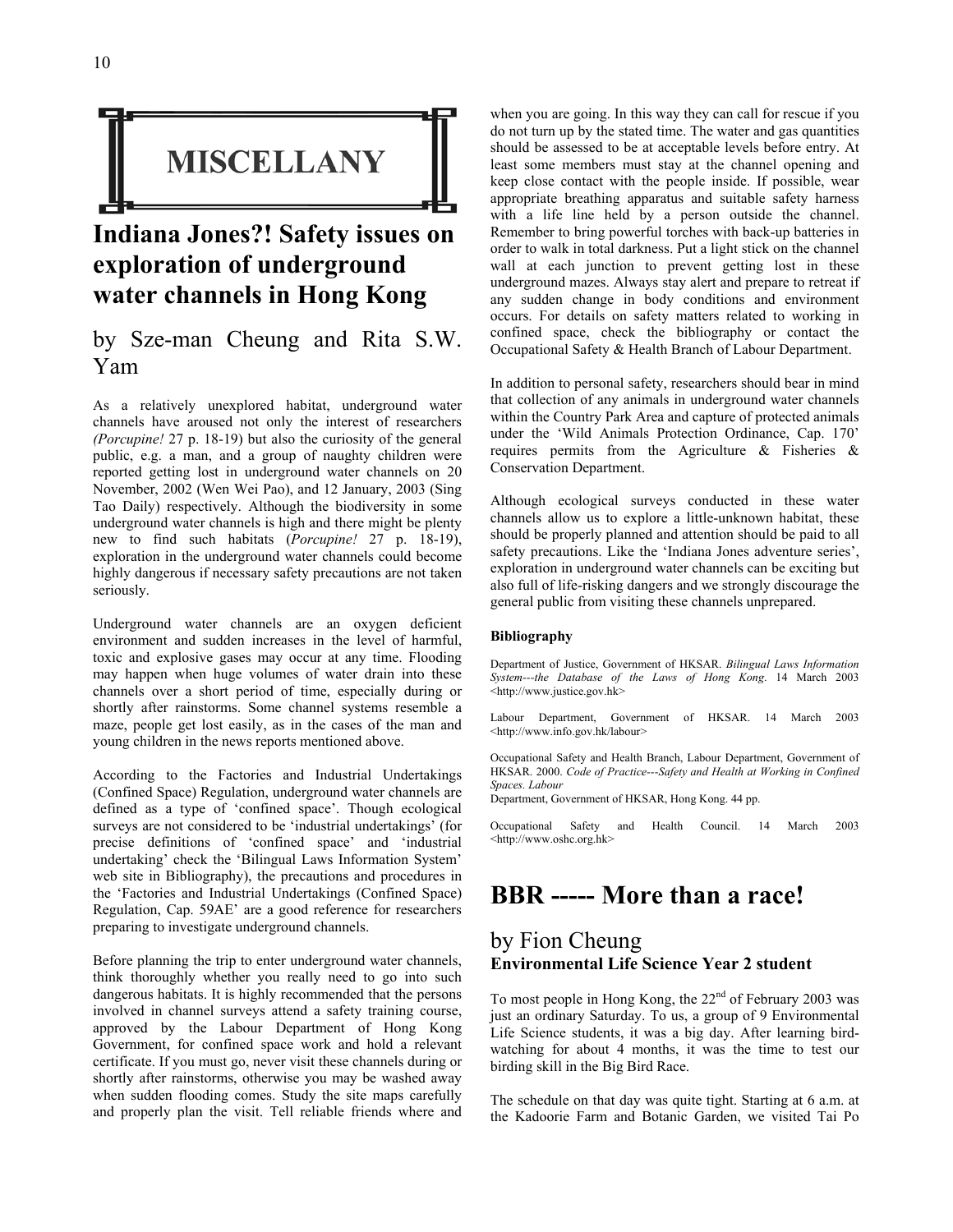Kau, Long valley, Mai Po, Kam Tin, Tai Mo Shan and finally went back to Mai Po at 5:00 pm. Breakfast and lunch were bread and water on the coach while traveling from one site to another. Despite the tiredness, we enjoyed the race very much. Every time we arrived at a site, we took the binoculars out immediately and started looking for birds. We had to keep very quiet most of the time, which was very unusual behaviour for us. Apart from those birds we had seen before on training trips, we saw many species new to us such as the European Spoonbill and Oriental Pratincole. Our "Bird of the Day" was a Common Starling, which is, in fact, uncommon in Hong Kong. We saw it amongst the water buffaloes at Kam Tin.



birds at Tai Po Kau in the early morning.

In the end, we recorded 136 species and came sixth amongst all teams. For a group of bird-watching beginners, this result was really encouraging. Many thanks to Lee Kwok-shing, our trainer and the star of our team. Aside from the outcome, what delighted us most was the valuable experience we had in the BBR. Now, we have seen many more bird species than the common ones such as swallows, sparrows, black kites and feral pigeons that we were already familiar with. What is more, my parents have begun to appreciate nature and wildlife since I have started pointing out birds to them with my new skill when we go to parks. This shows how we can change peoples' minds with just a little effort. To me, the BBR is not just a race but a real life lesson.

Finally, I sincerely appreciate Dr. Hau's effort in putting together such a meaningful activity for us. I am also very grateful to Lee Kwok-shing who spent so much time teaching us bird-watching skills. We have decided to continue birding so as to prepare for the next year BBR and I hope that more ELS students will be interested in this kind of activity besides studying.

# **BBR—A special experience in HK**

### by Wang Jing (Jackie) **Environmental Life Science Year II student**

I come from north China, a rather different place from Hong Kong. In Hong Kong, I can see eagles circling around in the blue sky. I can smell the fragrance of flowers when walking in the campus. I can see wild monkeys walking with people leisurely. All of these make me feel the harmony between human and nature. I want to learn more about the natural environment in Hong Kong during my limited study time here.

Fortunately, the Big Bird Race (BBR) gave me the chance. During our training trips, we visited many nature reserves and country parks, where I had not been before. If I had not joined this activity, I might have had no other opportunities to visit these places. During our trips, I saw many beautiful birds that I used to think I could only see in a zoo or in pictures. But they are real, alive, freely flying in the sky or happily singing in the trees. Through this experience in the BBR I have learnt how to identify birds from their morphology, habitat, or even their songs. Many thanks to our skilled coach, who has taught us a lot about field identification of birds. The Big Bird Race appears more as a gathering than a race. It is a gathering for people who love birds, nature and life. Through this activity, I have come to appreciate the beauty of nature even more. It is Fig.1. The "Pokfulam tree sparrows" looking for forest really a special experience for me in Hong Kong.



Fig. 2. Quite a lot of Pied Avocets were busy feeding on the Deep Bay mudflat on the BBR day.